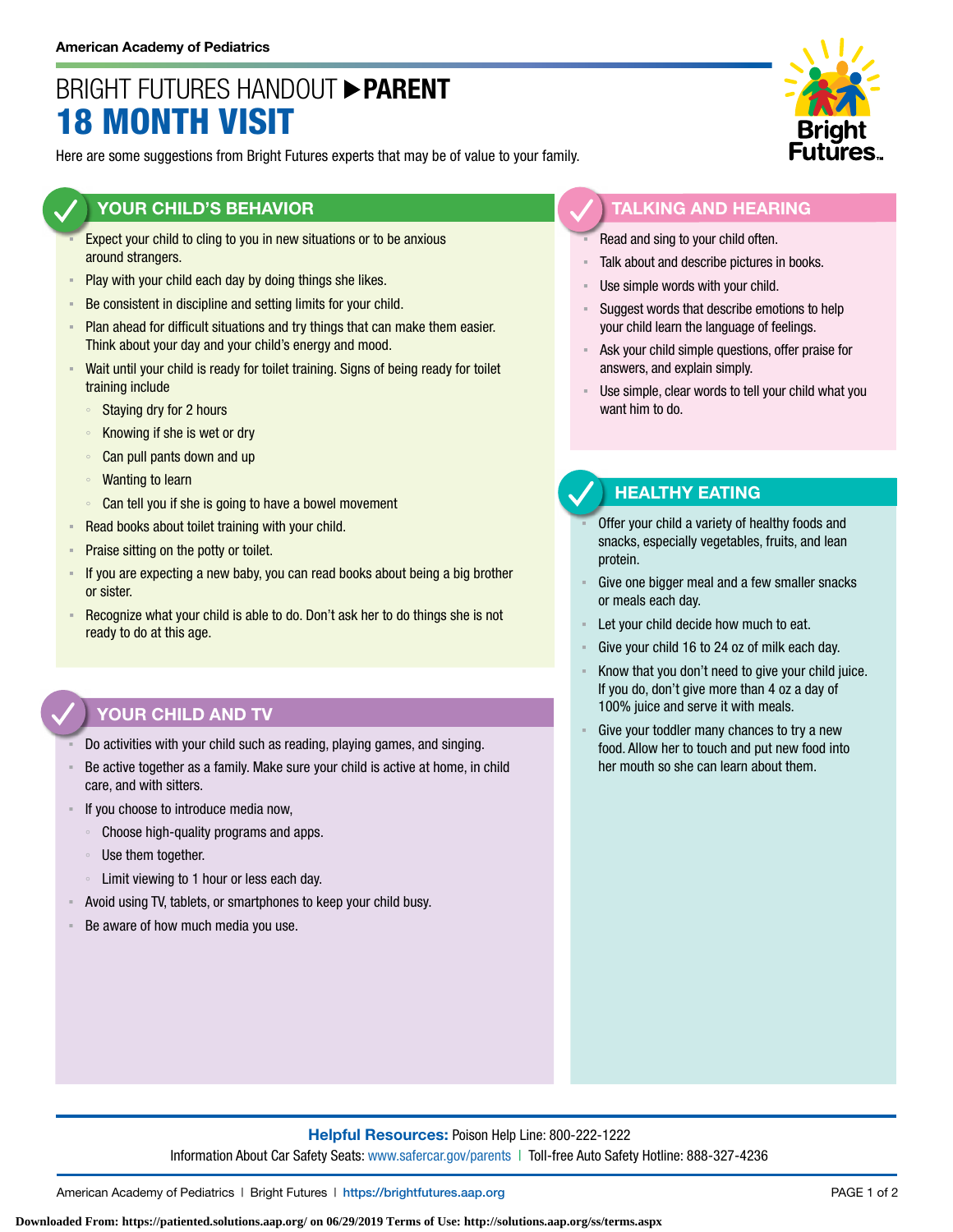# 18 MONTH VISIT—PARENT

### **SAFETY**

- Make sure your child's car safety seat is rear facing until he reaches the highest weight or height allowed by the car safety seat's manufacturer. This will probably be after the second birthday.
- Never put your child in the front seat of a vehicle that has a passenger airbag. The back seat is the safest.
- Everyone should wear a seat belt in the car.
- Keep poisons, medicines, and lawn and cleaning supplies in locked cabinets, out of your child's sight and reach.
- Put the Poison Help number into all phones, including cell phones. Call if you are worried your child has swallowed something harmful. Do not make your child vomit.
- When you go out, put a hat on your child, have him wear sun protection clothing, and apply sunscreen with SPF of 15 or higher on his exposed skin. Limit time outside when the sun is strongest (11:00 am–3:00 pm).
- **EXTE:** If it is necessary to keep a gun in your home, store it unloaded and locked with the ammunition locked separately.

### **WHAT TO EXPECT AT YOUR CHILD'S 2 YEAR VISIT**

#### **We will talk about**

- Caring for your child, your family, and yourself
- Handling your child's behavior
- Supporting your talking child
- Starting toilet training
- Keeping your child safe at home, outside, and in the car

Consistent with *Bright Futures: Guidelines for Health Supervision of Infants, Children, and Adolescents,* 4th Edition

For more information, go to https:/[/brightfutures.aap.org.](https://brightfutures.aap.org/Pages/default.aspx)

# **American Academy of Pediatrics** DEDICATED TO THE HEALTH OF ALL CHILDREN®



pediatrician. There may be variations in treatment that your pediatrician may recommend based on individual facts and circumstances. Original handout included as part of the *Bright Futures Tool and Resource Kit*, 2nd Edition. Inclusion in this handout does not imply an endorsement by the American Academy of Pediatrics (AAP). The AAP is

not responsible for the content of the resources mentioned in this handout. Web site addresses are as current as possible but may change at any time.

The American Academy of Pediatrics (AAP) does not review or endorse any modifications made to this handout and in no event shall the AAP be liable for any such changes.

The information contained in this handout should not be used as a substitute for the medical care and advice of your

© 2019 American Academy of Pediatrics. All rights reserved.

American Academy of Pediatrics | Bright Futures | https:/[/brightfutures.aap.org](https://brightfutures.aap.org/Pages/default.aspx) PAGE 2 of 2